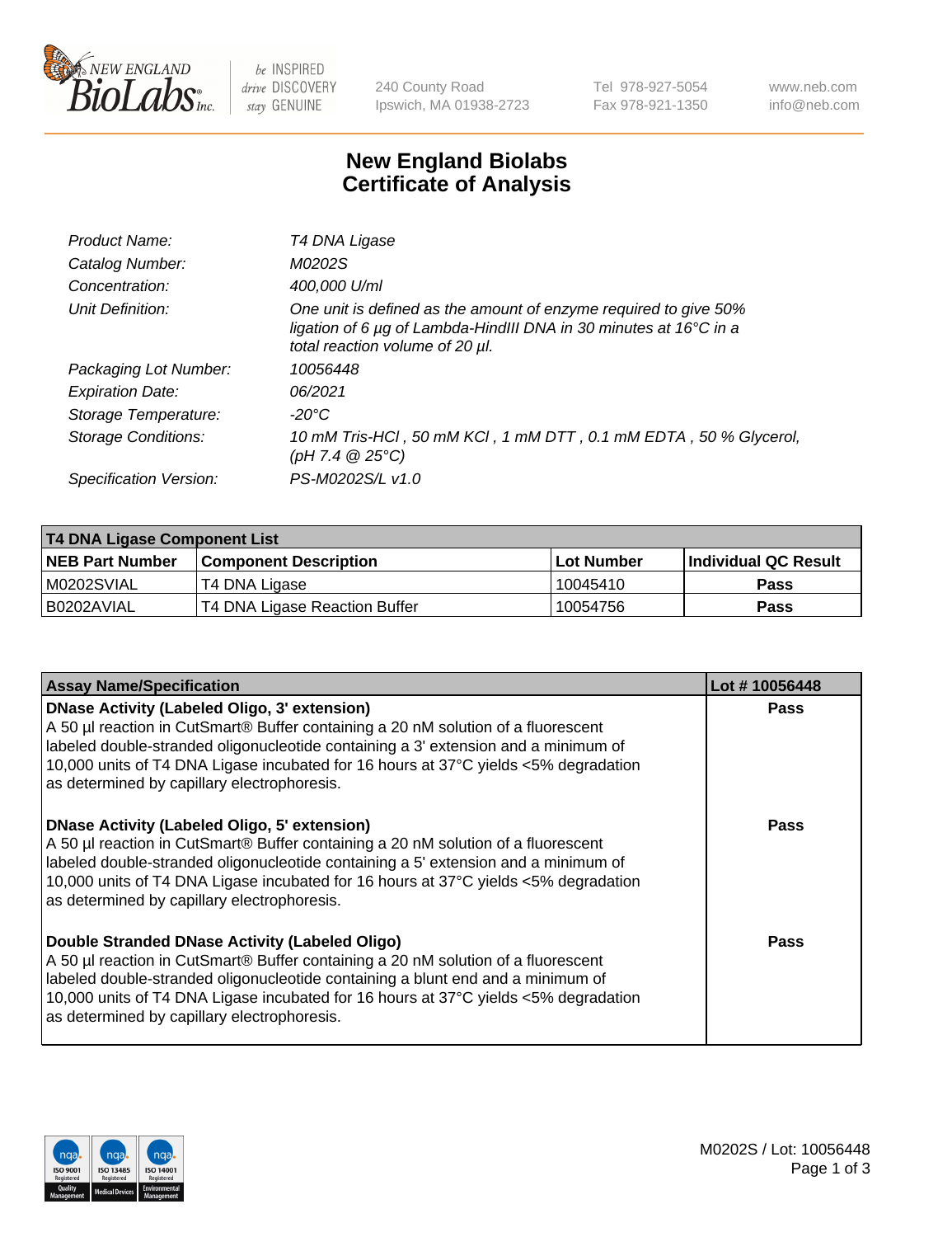

be INSPIRED drive DISCOVERY stay GENUINE

240 County Road Ipswich, MA 01938-2723 Tel 978-927-5054 Fax 978-921-1350

www.neb.com info@neb.com

| <b>Assay Name/Specification</b>                                                                                                                                                                                                                                                                                                                                                                                    | Lot #10056448 |
|--------------------------------------------------------------------------------------------------------------------------------------------------------------------------------------------------------------------------------------------------------------------------------------------------------------------------------------------------------------------------------------------------------------------|---------------|
| <b>Endonuclease Activity (Nicking)</b><br>A 50 µl reaction in NEBuffer 1 containing 1 µg of supercoiled PhiX174 DNA and a<br>minimum of 2000 units of T4 DNA Ligase incubated for 4 hours at 37°C results in <10%<br>conversion to the nicked form as determined by agarose gel electrophoresis.                                                                                                                   | <b>Pass</b>   |
| <b>Exonuclease Activity (Radioactivity Release)</b><br>A 50 µl reaction in NEBuffer 1 containing 1 µg of a mixture of single and<br>double-stranded [3H] E. coli DNA and a minimum of 2000 units of T4 DNA Ligase<br>incubated for 4 hours at 37°C releases <0.1% of the total radioactivity.                                                                                                                      | <b>Pass</b>   |
| <b>Ligation and Recutting (Terminal Integrity, Digested DNA)</b><br>A 20 µl reaction in 1X T4 DNA Ligase Reaction Buffer containing 2 µg of Lambda<br>DNA-HindIII Digest and a minimum of 4000 units of T4 DNA Ligase incubated for 16<br>hours at 37°C results in >95% ligation of the DNA fragments as determined by agarose<br>gel electrophoresis. Of these ligated fragments, >95% can be recut with HindIII. | <b>Pass</b>   |
| <b>Non-Specific DNase Activity (16 Hour)</b><br>A 50 µl reaction in NEBuffer 1 containing 1 µg of CIP-treated Lambda-HindIII DNA and<br>a minimum of 2000 units of T4 DNA Ligase incubated for 16 hours at 37°C results in a<br>DNA pattern free of detectable nuclease degradation as determined by agarose gel<br>electrophoresis.                                                                               | <b>Pass</b>   |
| <b>Protein Concentration (A280)</b><br>The concentration of T4 DNA Ligase is 0.4 mg/ml +/- 10% as determined by UV<br>absorption at 280 nm. Protein concentration is determined by the Pace method using<br>the extinction coefficient of 57,675 and molecular weight of 55,292 daltons for T4<br>DNA Ligase (Pace, C.N. et al. (1995) Protein Sci., 4, 2411-2423).                                                | <b>Pass</b>   |
| <b>Protein Purity Assay (SDS-PAGE)</b><br>T4 DNA Ligase is ≥ 95% pure as determined by SDS-PAGE analysis using Coomassie Blue<br>detection.                                                                                                                                                                                                                                                                        | <b>Pass</b>   |
| qPCR DNA Contamination (E. coli Genomic)<br>A minimum of 2000 units of T4 DNA Ligase is screened for the presence of E. coli<br>genomic DNA using SYBR® Green qPCR with primers specific for the E. coli 16S rRNA<br>locus. Results are quantified using a standard curve generated from purified E. coli<br>genomic DNA. The measured level of E. coli genomic DNA contamination is ≤ 1 E. coli<br>genome.        | Pass          |
| <b>RNase Activity (Extended Digestion)</b><br>A 10 µl reaction in NEBuffer 4 containing 40 ng of a 300 base single-stranded RNA<br>and a minimum of 1 µl of T4 DNA Ligase is incubated at 37°C. After incubation for 16<br>hours, >90% of the substrate RNA remains intact as determined by gel electrophoresis                                                                                                    | <b>Pass</b>   |